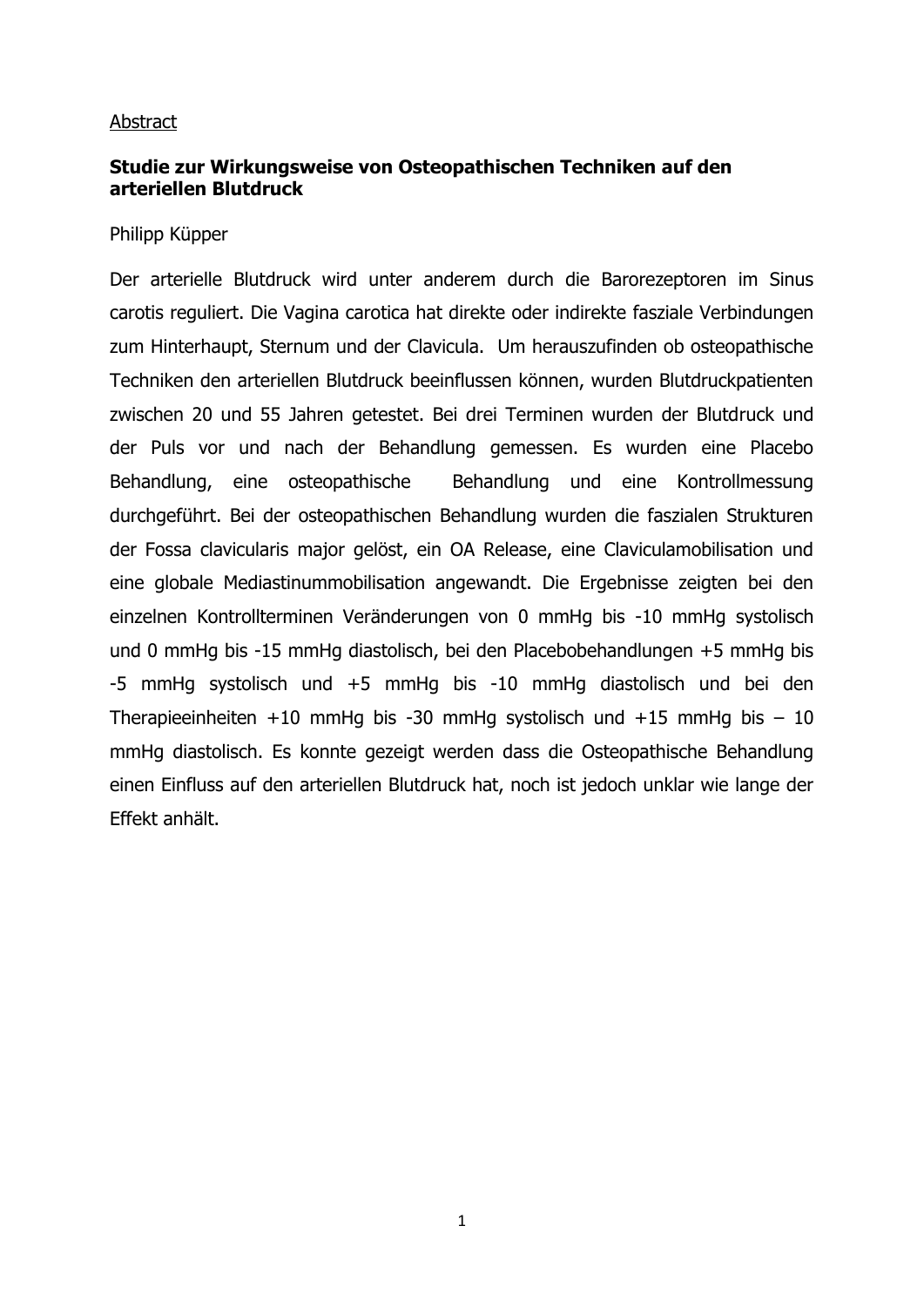#### Abstract

# **Study of effectiveness of osteopathic techniques on arterial blood pressure**

## Philipp Küpper

Among other things, arterial blood pressure is influenced by the carotid sinus baroreceptors. The vagina carotica has fascial connections, direct or indirect with the suboccipital region, the sternum and the clavicle. To figure out whether osteopathic techniques can influence arterial blood pressure, patients with hypertension, aged between 20 and 55 Years where tested. In three Appointments, blood pressure and pulse measurements where implemented before and after the treatment. A placebo treatment, an osteopathic treatment and a control measurement where carried out. The osteopathic treatment contained fascial mobilization of the major clavicle pit, mobilization of the clavicle and the sternum and a release of the atlanto axial region. The results in the control measurements showed shifting from systolic 0 mmHg to - 10mm/Hg and diastolic 0 mmHg to -15 mmHg. The placebo treatments showed shifting from systolic +5 mmHg to -5 mmHg and diastolic +5 mmHg to -10 mmHg. Shifting from systolic +10 mmHg to -30 mmHg and diastolic +15 mmHg to  $-10$ mmHg where documented for the osteopathic treatment. This shows that osteopathic treatment has an effect on arterial blood pressure, yet it is still unclear how long the effect will last.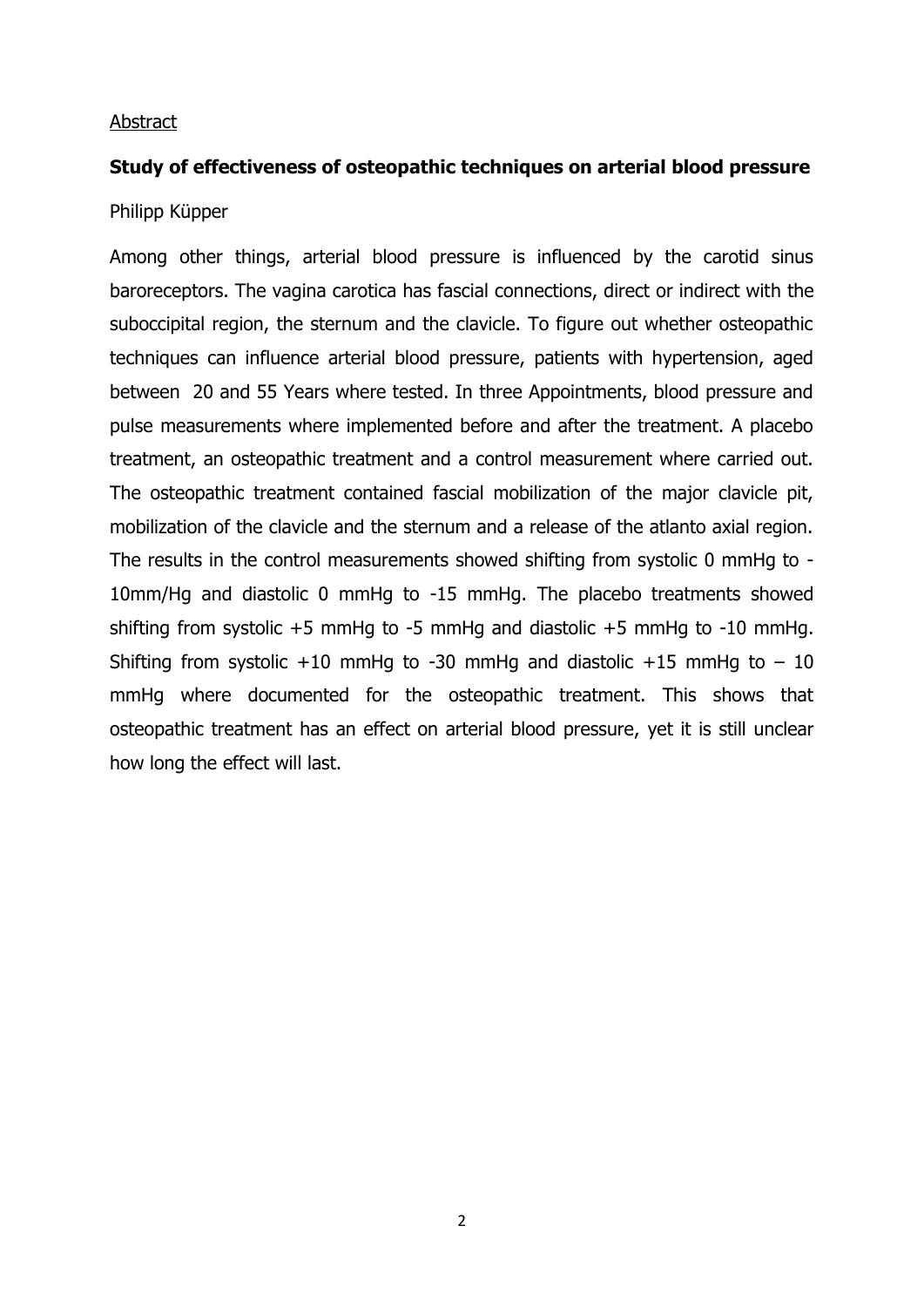# **Literatur**

Arastéh K., Baenkler H.W., Bieber C., Brandt R., Chatterjee T., Dill T., Ditting T., Eich W., Ernst S., Fritze D., Füeßl H.S., Goeckenjan G., Hahn J.M., Hamm C.W., Hengstmann H.J., Herzog W., Hofmann T., Holzapfel N., Huck K., Kähler J., Keller M., Klingmüller D., Köster R., Kowol S., Kuck K.H., Löwe B., Matzdorff A., Müller- Tasch T., Nienaber C.A., Nikendei C., Pausch J., Petzsch M., Rösch W., Sauer N., Schlehofer B., Schmidt M., Schneider H., Schuchert A., Schwab M., Schweikert H.U., Stern H., Teschner A., Träder C., Usadel K.H., Veelken R., Wahl P., Zastrow A., Ziegler R., Zipfel S. (2009) Duale Reihe Innere Medizin, 2.Auflage, Stuttgart: Georg Thieme Verlag KG

Arzneimittelkommission der deutschen Ärzteschaft (2004) Empfehlungen zur Therapie der arteriellen Hypertonie, 2. Auflage, Arzneiverordnung in der Praxis, Band 31

Augustin M., Schmiedel V. (2000) Praxisleitfaden Naturheilkunde, 3. Auflage, München, Jena: Urban & Fischer Verlag

Bailey R.H., Knaus V.L., Bauer J.H. (1991) Aneroid Sphygmomanometers An Assessment of Accuracy at a University Hospital and Clinics, Archives Internal Medicine 151, 1409-1412

Bakris G., Dickholtz M., Meyer P.M., Kravitz G., Avery E., Miller M., Brown J., Woodfield C., Bell B. (2007) Atlas vertebra realignment and achievement of arterial pressure goal in hypertensive patients: a pilot study, Journal of Human Hypertension 21, 347–352

Canzanello V.J., Jensen P.L., Schwartz G.L. (2001) Are Aneroid Sphygmomanometers Accurate in Hospitals and Clinic Settings? , Archives Internal Medicine 161, 729- 731

Cappuccio F.P., Kerry S.M., Forbes L. (2004) Blood pressure control by home monitoring: meta-analysis of randomized trials, British Medical Journal 329(7458), 145–150

Cerritelli F., Carinci F., Pizzolorusso G., Turi P., Renzetti C., Pizzolorusso F., Orlando F., Cozzolino V., Barlafante G. (2011) Osteopathic manipulation as a complementary treatment for the prevention of cardiac complications: 12 Month follow- up of intima media and blood pressure on a cohort affected by hypertension, Journal of Bodywork & Movement Therapies 15, 68-74

Chong V.F.H., Mukherji S.D., Goh C.H.K. (1999) The suprahyoid neck: normal and pathological anatomy, The Journal of Laryngology and Otology 113, 501-508

Dahmer, J. (2006) Anamnese und Befund, 10. Auflage, Stuttgart, New York: Georg Thieme Verlag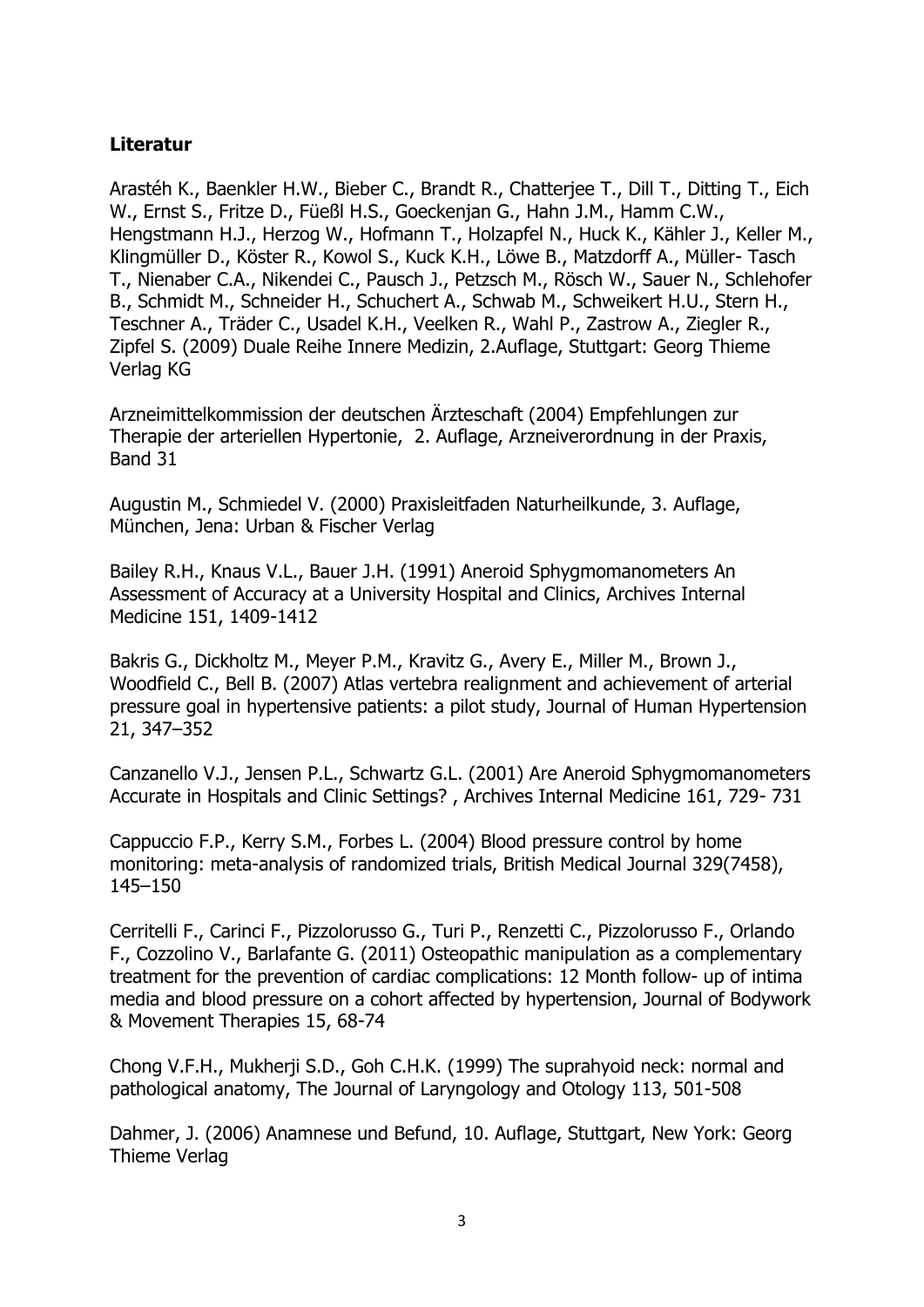Deutsche Hochdruckliga e.V. DHL, Deutsche Hypertonie Gesellschaft (2005) Leitlinien zur Diagnostik und Behandlung der arteriellen Hypertonie. Nieren- und Hochdruckkrankheiten 34,481- 498

Deutsche Hochdruckliga e.V. DHL, Deutsche Hypertonie Gesellschaft (2008) Leitlinien zur Behandlung der arteriellen Hypertonie, 1-121

Deutsche Hochdruckliga e.V. DHL, Deutsche Hypertonie Gesellschaft (2011) Neue Entwicklungen in der Hochdrucktherapie: Eine Bewertung durch die Deutsche Hochdruckliga e.V. DHL® Deutsche Gesellschaft für Hypertonie und Prävention, 2-50

Dimmik K.R., Young M.F., Newel D. (2006) Chiropractic Manipulation Affects The Difference between Arterial Systolic Blood Pressure on the left and right in Normotensive Subjects, Journal of Manipulative and Physiological Therapeutics 29, 46-50.

Evans J.G., Rose G. (1971) Hypertension. British Medical Bulletin, 27, 37–42

Fargard R., Cornelissen V. (2007) Incidence of cardiovascular events in white-coat, masked and sustained hypertension versus true normotension: a meta-analysis, Journal of Hypertension 25, 2193- 2198

Feigl E.O., (1983) Coronary Physiology, Physiological Reviews, 61, 1- 205

Fillipone J.D., Bisognano J.D. (2007) Baroreflex stimulation in the treatment of hypertension, Current Opinion in Nephrologic Hypertension 16, 403-408

Frick H., Leonhardt H., Starck D. (1992) Allg. Anatomie, Spezielle Anatomie 1, 4. Auflage, Stuttgart, New York: Thieme Verlag

Füeßl H.S., Middeke M. (2005) Anamnese und Klinische Untersuchung, 3. Auflage , Stuttgart: Georg Thieme Verlag KG

Greenberg G, Thompson SG, Brennan PJ (1987) The relationship between smoking and the response to anti-hypertensive treatment in mild hypertensives in the Medical Research Council's trial of treatment, International Journal of Epidemiology 16(1), 25–30

Hebgen E., (2005) Visceralosteopathie- Grundlagen und Techniken, 2. Auflage, Stuttgart: Hippokrates Verlag

Hebgen, E. (2009) Checkliste Viszerale Osteopathie, 1. Auflage, Stuttgart: Hippokrates Verlag

Janhsen K., Strube H., Starker A. (2008) Hypertonie, Gesundheitsberichterstattung des Bundes, 43, 1-35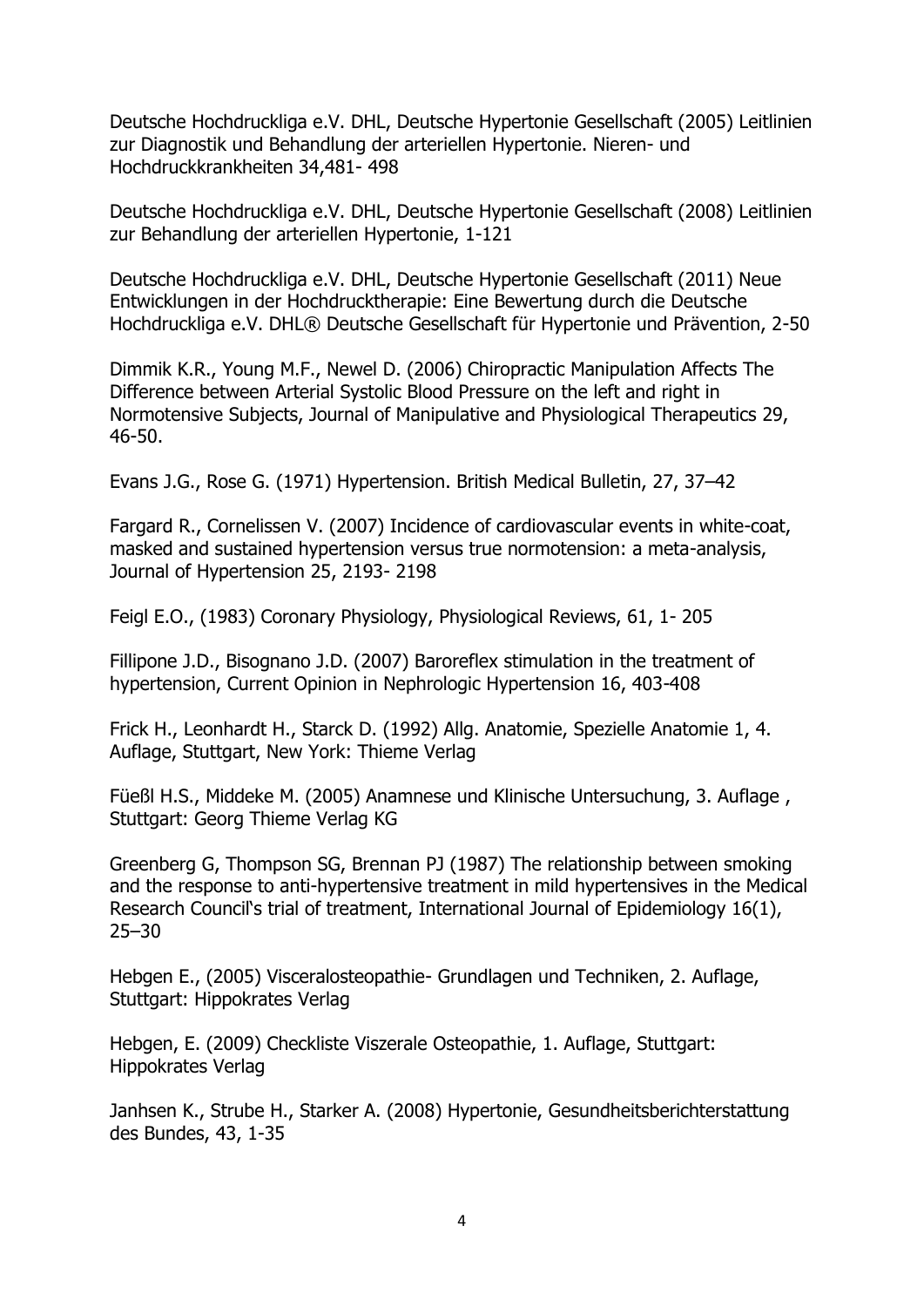Kasper H. (2000) Ernährungsmedizin und Diätetik, 9. Auflage, München, Jena: Urban & Fischer Verlag

Klaus D., Gleichmann S. (1998) Bluthochdruck und kardiovaskuläre Risikofaktoren, Ein Leitfaden für Arzt-Patienten-Seminare, 3. Auflage, Wiesbaden: Dr. Werner Jopp Verlag

Knutson G.A. (2001) Significant Changes in Systolic Blood Pressure Post Vectored Upper Cervical Adjustment Vs Resting Control Groups: A Possible Effect of the Cardiosympathetic and/or Pressure Reflex, Journal of Manipulative and Physiological Therapeutics 24 (2), 101-109

Kougias P., Weakley S., Yao Q., Lin P., Chen C. (2010) Arterial baroreceptors in the management of systemic hypertension, Journal of Medical Scientific Monitoring 16 (1), 1-8

Küpper A. (2006) Homöopathietabellen, 1. Auflage, Raleigh: Lulu Enterprises Inc. Lexikon Medizin (1997) durchgesehene Sonderausgabe, München: Urban & Schwarzenberg Verlag

Liem T. (2005) Kraniosakrale Osteopathie, 4. Auflage, Stuttgart: Hippokrates Verlag

Liem T., Dobler T.K., Puylaert M., (2005) Leitfaden Viszerale Osteopathie, 1.Auflage, München: Elsevier GmbH

O'Brien E., Waeber B., Parati G., Staessen J., Myers M.G.(2001) Blood pressure measuring devices: recommendations of the European Society of Hypertension, British Medical Journal 322, 531-536

Platzer W., Kahle W., Leonhardt H. (1991) Taschenatlas der Anatomie Band 1: Bewegungsapparat, 6. Auflage, Stuttgart, New York: Georg Thieme Verlag

Robert Koch Institut (2009) 12-Monats-Prävalenz des Bluthochdrucks, Gesundheit in Deutschland aktuell, 128- 130

Shapiro A.K. (1964) A historic and heuristic definition of the placebo, Psychiatry 27, 52–8

Stamler J, Stamler R, Neaton JD (1993) Blood Pressure, systolic and diastolic, and cardiovascular risks, US Population Data, Archives Internal Medicine 153, 598–615

Sun W., Kapner A. (2007) Praxis der Tuina Therapie, 2. Auflage, Stuttgart: Hippokrates Verlag

Thiel W. (2009) Photographischer Atlas der praktischen Anatomie, 2. Aktualisierte Neuausgabe, Heidelberg: Springer Medizin Verlag